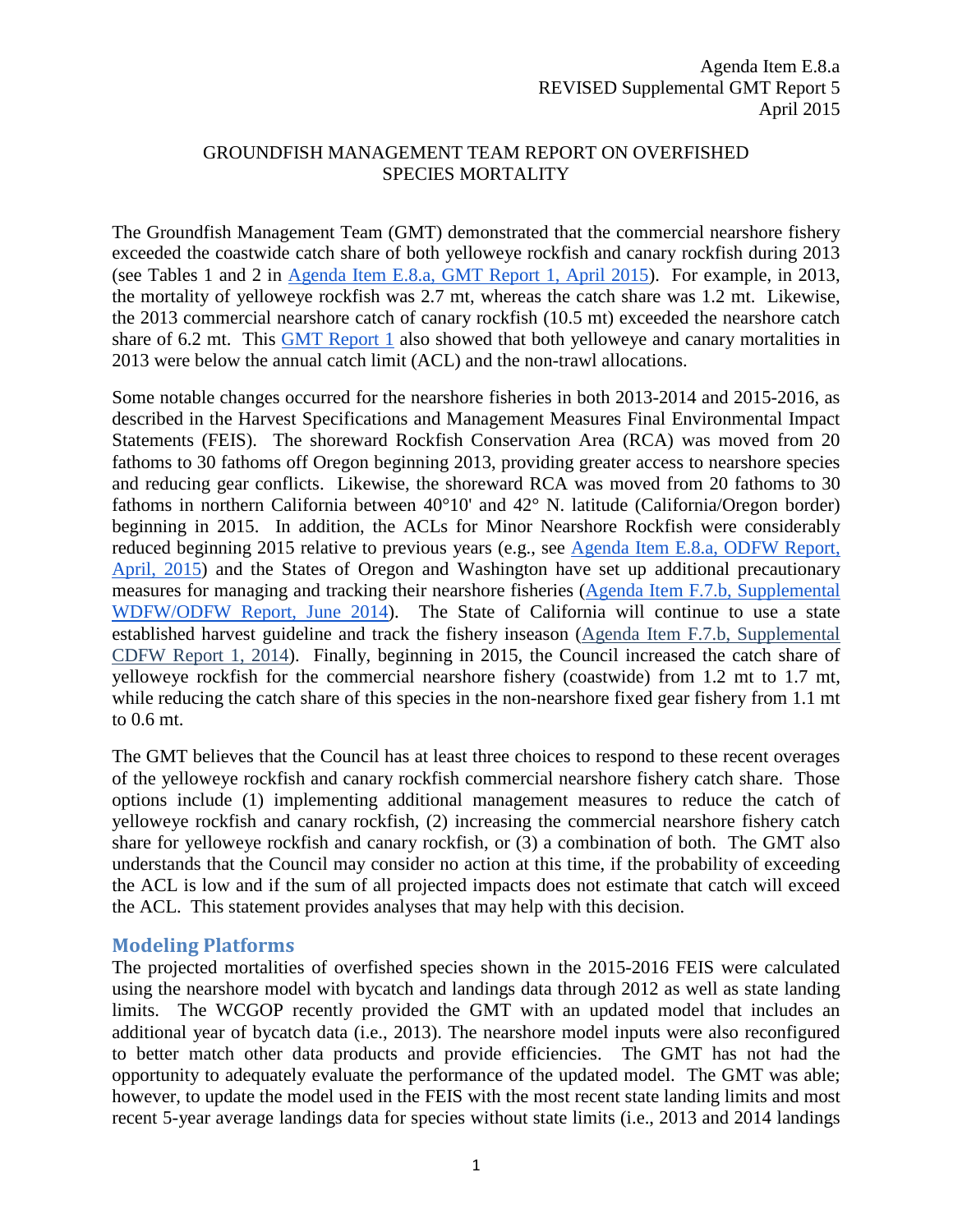data were added). Hereinafter, the results referenced are derived from the FEIS model with bycatch rates through 2012, landings data through 2014, and current state landing limits.

The overfished species projections for the nearshore fishery will be updated at the June Council meeting using the updated nearshore projection model. We note, however, that the relative change in mortality is anticipated to be similar between models, because data are added (rather than replaced) as models are updated. Furthermore, the mortality rates applied to discards are the same in both models.

#### **Impact of Moving the Shoreward RCA from 30 fathoms to 20 fathoms**

The status quo shoreward RCA for commercial fixed gear is 30 fathoms for Oregon and northern California (north of 40°10' N. lat.). Results indicate that moving the RCA from 30 fathoms to 20 fathoms for both Oregon and California (north of 40°10' N. latitude) will reduce mortality of yelloweye rockfish by 0.3 mt and reduce the mortality of canary rockfish by 0.2 mt [\(Table 1\)](#page-2-0). The remaining alternatives, where the RCA is moved shallower by only one state at a time, result in fewer savings.

#### *Uncertainties to Consider*

The GMT stresses that even though the projection models may estimate overfished species mortalities that are below the catch share, there is high variation in annual mortalities which make annual predictions difficult.

Since the 2013 yelloweye rockfish mortality (2.7 mt) is 1 mt greater than the 2015 commercial nearshore fishery catch share of 1.7 mt, a savings of only 0.3 mt would not solve the current dilemma. The same is true for canary rockfish, for which the difference is even greater.

Potential impacts to the Minor Nearshore Rockfish complex of moving the shoreward RCA to 20 fathoms is uncertain. Projection models are not available to measure RCA impacts on this complex. Minor Nearshore Rockfish ACLs were reduced considerably in 2015 relative to previous years (see 2015-2016 FEIS). It is possible that moving the shoreward RCA shallower may provide fewer areas (or options) for commercial nearshore fishermen to avoid species within the Minor Nearshore Rockfish complex.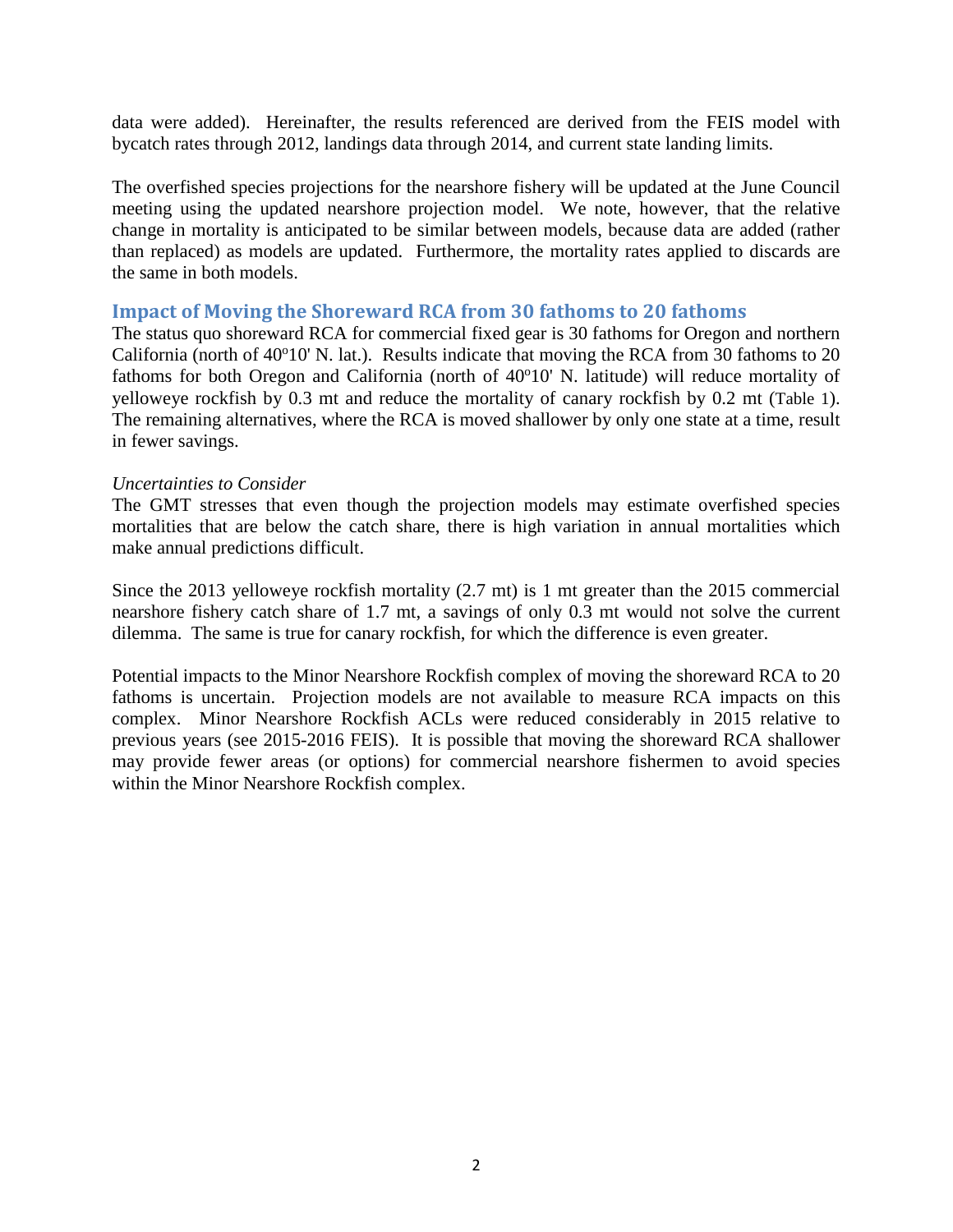<span id="page-2-0"></span>Table 1. Impacts of 20 and 30 fm RCAs (north of 40°10' N. latitude) to coastwide yelloweye and **canary rockfish mortality. Changes in mortality relative to status quo (SQ) were estimated using the 2014 nearshore overfished species projection model.**

| <b>Options</b>    | <b>RCA</b> Action                | Yelloweye<br>rockfish | Canary<br>rockfish |  |  |
|-------------------|----------------------------------|-----------------------|--------------------|--|--|
| <b>Status Quo</b> | OR: 30 fathoms<br>CA: 30 fathoms | SQ                    | SQ                 |  |  |
| Option 1          | OR: 30 fathoms<br>CA: 20 fathoms | $-0.2$                | $-0.1$             |  |  |
| Option 2          | OR: 20 fathoms<br>CA: 30 fathoms | $-0.1$                | $-0.1$             |  |  |
| Option 3          | OR: 20 fathoms<br>CA: 20 fathoms | $-0.3$                | $-0.2$             |  |  |

# **Probability of exceeding the ACL and the Non-Trawl Allocation for Yelloweye Rockfish and Canary Rockfish**

The annual mortality of yelloweye rockfish and canary rockfish varies considerably within the commercial nearshore fishery and within other fisheries (i.e., the non-nearshore fixed gear fishery, recreational fisheries, trawl fisheries, research catches, etc.). This was demonstrated in the 2015-2016 FEIS for yelloweye rockfish (see Appendix B, pages 37-53). Because there is a buffer in the scorecard (Attachment 1), and because it is unlikely that allocations, harvest guidelines, catch shares, and set asides will be exceeded by all sectors during the same year, it has been demonstrated that the probability of exceeding the ACL for yelloweye rockfish is low (i.e.,  $< 3$  percent probability; 2015-2016 FEIS, Appendix B, pages 37-43). We provide a similar analysis here for both yelloweye and canary rockfish to help the Council understand the probability of exceeding various specifications. The analyses shown below will demonstrate the probability of exceeding the 2015 harvest specifications, allocations and catch shares as follows:

- catch share for yelloweye rockfish  $(1.7 \text{ mt})$  and canary rockfish  $(6.2 \text{ mt})$ ,
- ACL for yelloweye rockfish (18 mt) and canary rockfish (122 mt), and
- Non-trawl allocation for yelloweye rockfish (11.2 mt) and canary rockfish (49.9 mt).

Differences between this analysis and that provided for the 2015-2016 FEIS includes (1) updated surfac[e](http://www.pcouncil.org/wp-content/uploads/2015/03/E8a_GMT_Rpt1_OFS_APR2015BB.pdf) discard mortality rates (see [GMT Report 1\)](http://www.pcouncil.org/wp-content/uploads/2015/03/E8a_GMT_Rpt1_OFS_APR2015BB.pdf) and (2) the addition of 2013 WCGOP mortality data (Somers et al., 2014). Years of data included in this analysis are 2007 – 2013. Annual total catches for all sectors (including set-asides) were used to evaluate the probability of exceeding the ACL. Simulation analyses using the program R were performed as described in the 2015-2016 FEIS (Appendix B, pages 37-53) and in [Agenda Item F.7.b,](http://www.pcouncil.org/wp-content/uploads/F7b_SUP_REVISED_GMT_Rpt2_JUNE2014BB.pdf) **[REVISED](http://www.pcouncil.org/wp-content/uploads/F7b_SUP_REVISED_GMT_Rpt2_JUNE2014BB.pdf)** [Supplemental GMT Report 2](http://www.pcouncil.org/wp-content/uploads/F7b_SUP_REVISED_GMT_Rpt2_JUNE2014BB.pdf) (June 2014).

### **Yelloweye rockfish**

The primary goal of the Council is to ensure that groundfish fisheries remain below their ACLs. Even though GMT scorecards typically project that most of the yelloweye rockfish ACL will be harvested (e.g., for 2015, the scorecard projects that 16.7 of 18.0 mt of the ACL will be taken (Attachment 1), in reality, all sectors combined have not caught more than 70 percent of the ACL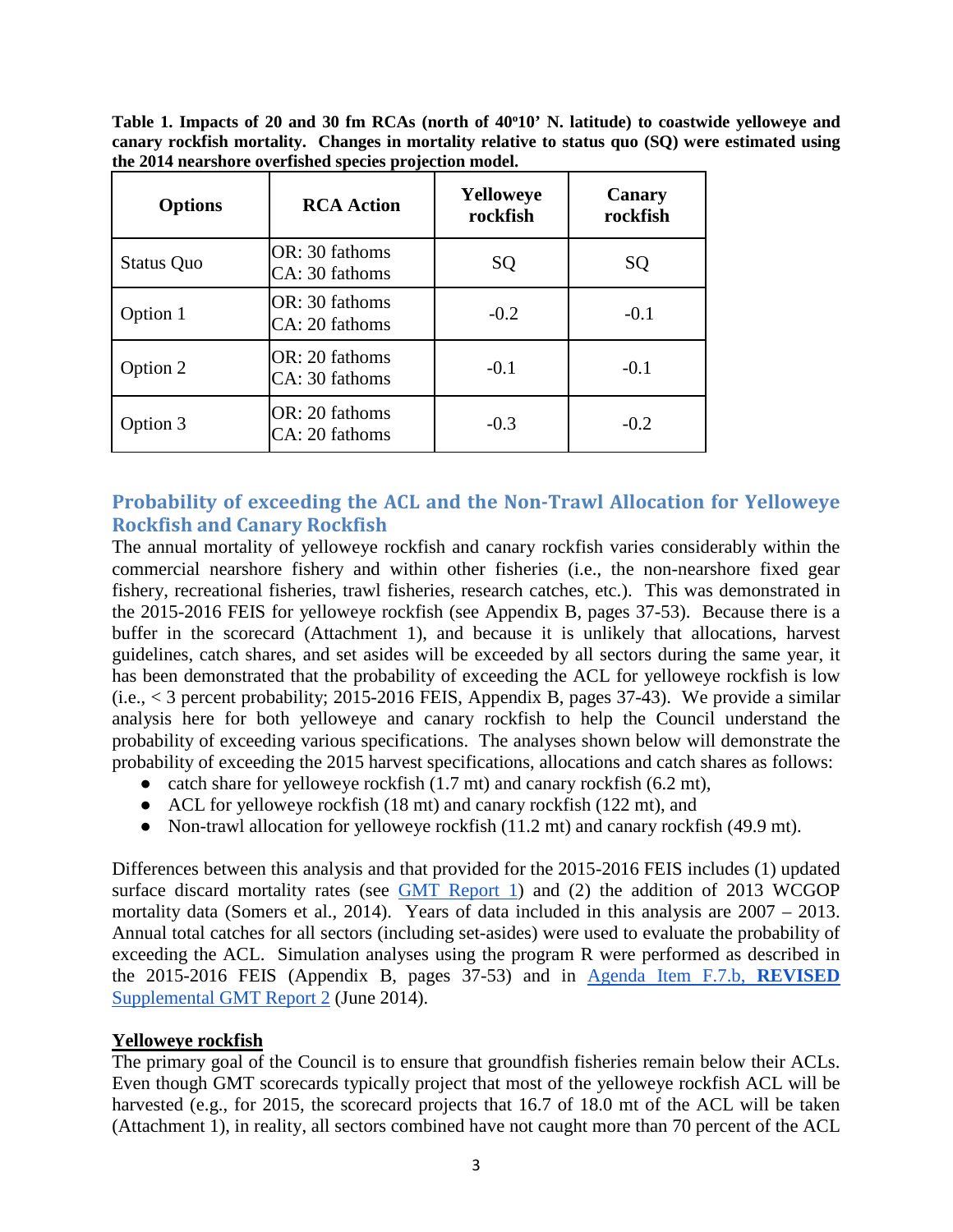during recent years. Reasons include: (a) many deductions taken from the ACL are based on high or highest catches in recent years and (b) even though some sectors may exceed their allocation, it is unlikely that all sectors will exceed each of their allocations during the same year. The result has been annual catches much lower than the ACL or OY (e.g., see Somers et al., 2014).

The 2015 ACL for yelloweye rockfish is 18 mt [\(Figure 1\)](#page-3-0). **The simulations provided herein show that there is a 0.02 percent probability of exceeding the 2015 yelloweye rockfish ACL.**



<span id="page-3-0"></span>**Figure 1. Distribution of simulated annual yelloweye catches for all sectors and set-asides combined. The vertical dashed line represents the 2015 ACL (P = 0.022%)**

A similar simulation analysis was performed for yelloweye rockfish to evaluate the probability of exceeding the non-trawl allocation (recreational fisheries, commercial non-nearshore fisheries, and commercial nearshore fisheries). **The probability of exceeding the 2015 non-trawl yelloweye rockfish allocation (= 11.2 mt) is 17 percent [\(Figure 2\)](#page-4-0).**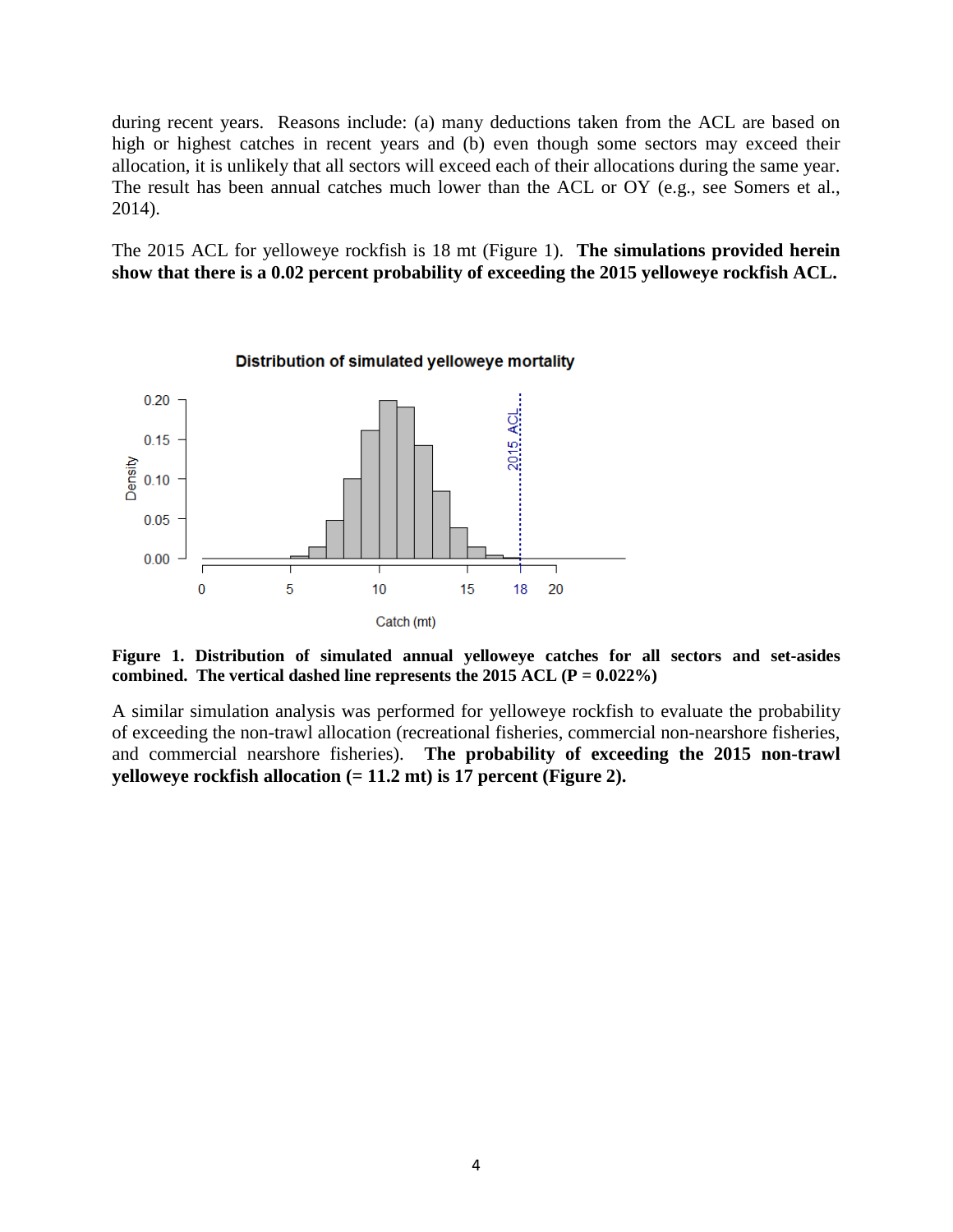

<span id="page-4-0"></span>**Figure 2. Distribution of simulated annual yelloweye mortality for the non-trawl sectors. The**  vertical line represents the non-trawl allocation  $(= 11.2 \text{ mt})$ .  $(P = 17\%)$ .

[Figure 3](#page-4-1) shows the simulated distributions of annual catches for the commercial nearshore fishery (coastwide). The 2015 catch share (1.7 mt) and the 2013 mortality (2.71 mt) are shown as vertical dashed lines. **This simulation shows that the probability of exceeding the 2015 catch share is 47 percent.** Probabilities of exceeding the catch share decrease as the catch share increases. There is virtually no probability of this fishery exceeding 5 mt of yelloweye rockfish per year.



<span id="page-4-1"></span>**Figure 3 . Distribution of simulated yelloweye catch from the nearshore fixed gear sector.**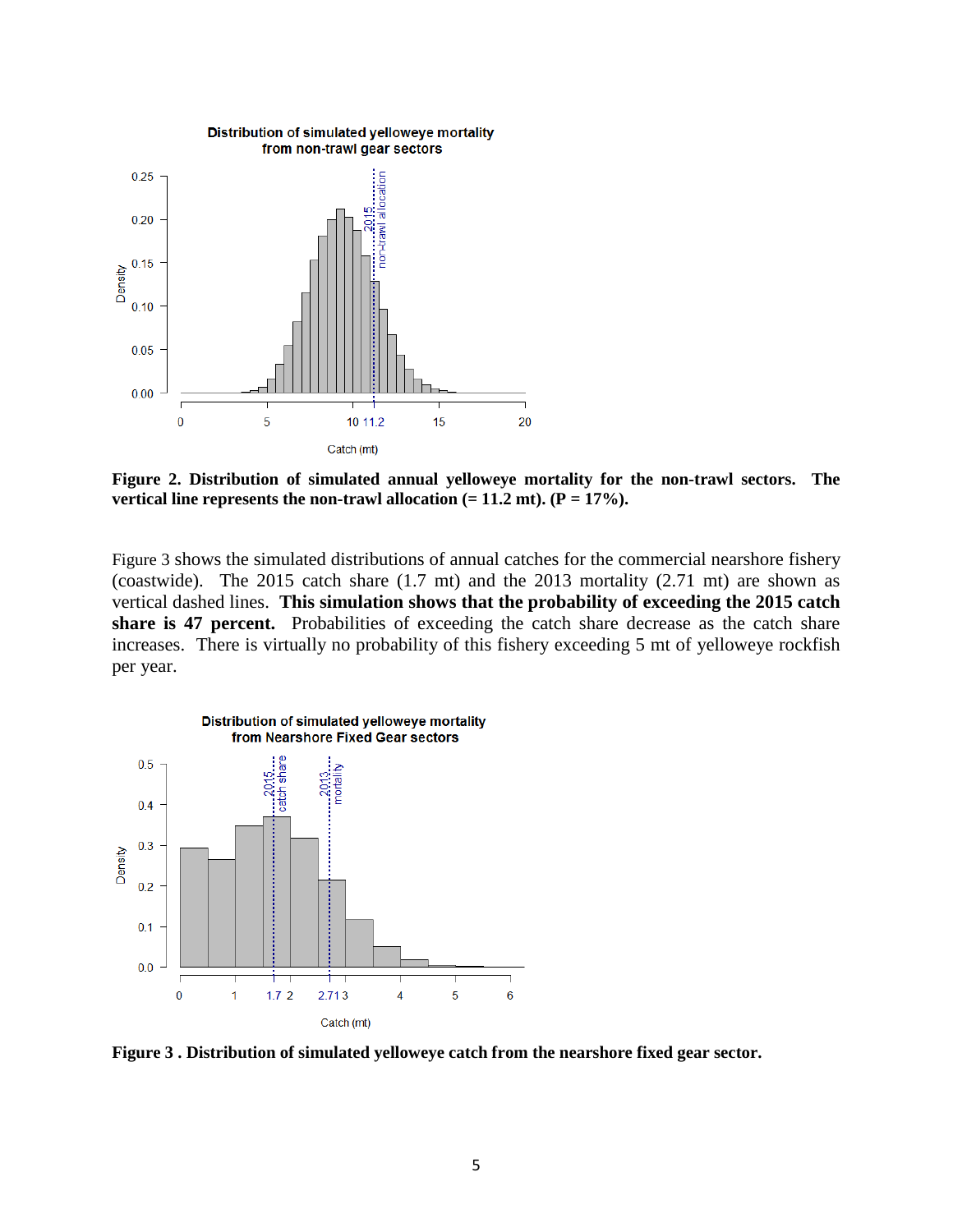#### **Canary rockfish**

Simulations were also applied to canary rockfish catches (2007-2013) to estimate probabilities of exceeding the 2015 ACL, non-trawl allocation, and the commercial nearshore catch share.

#### **Results of the canary rockfish analyses were:**

- **The probability of exceeding the 2015 canary rockfish ACL (122 mt) is 0 percent [\(Figure 4\)](#page-5-0).**
- **The probability of exceeding the 2015 canary rockfish non-trawl allocation (= 49.9 mt) is 0.1 percent [\(Figure 5\)](#page-6-0).**
- **The probability of exceeding the 2015 canary rockfish catch share (6.2 mt) is 64 percent [\(Figure 6\)](#page-6-1).**

Variability in annual catches of canary rockfish are extremely high in the nearshore fixed gear sector, which results in simulation runs resulting in 0 mt of catch, shown in [Figure 6.](#page-6-1) High variability in the WCGOP mortality estimates may have resulted from a number of factors, including low observer coverage for the sector [\(Agenda Item E.8.a, GMT Report 1,](http://www.pcouncil.org/wp-content/uploads/2015/03/E8a_GMT_Rpt1_OFS_APR2015BB.pdf) April 2015).



<span id="page-5-0"></span>**Figure 4. Distribution of simulated annual canary rockfish catches for all sectors and set-asides combined. The vertical dashed line represents the 2015 ACL.**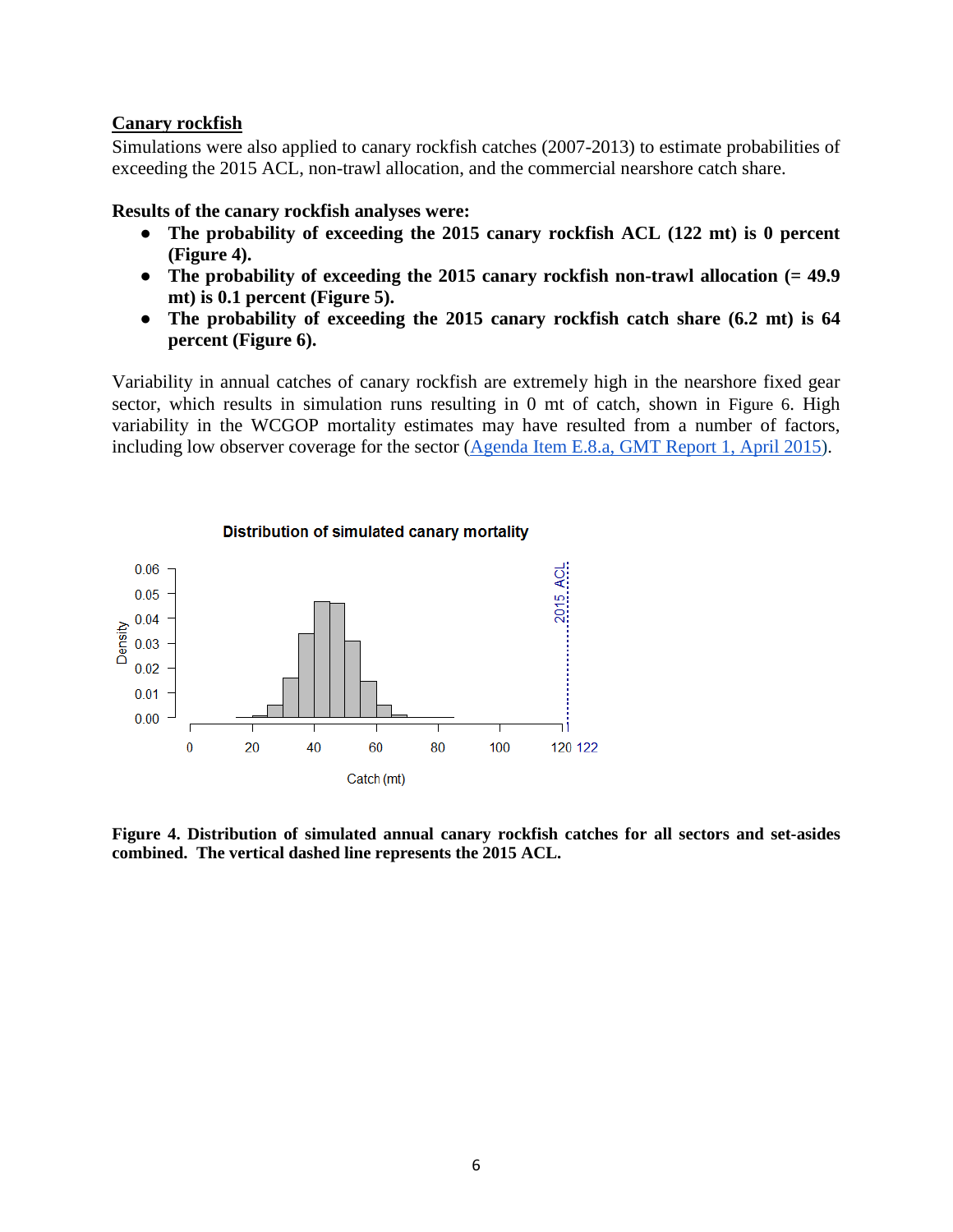

<span id="page-6-0"></span>**Figure 5. Distribution of simulated annual canary rockfish mortality for the non-trawl sectors. The vertical line represents the non-trawl allocation (= 11.2 mt).**



<span id="page-6-1"></span>**Figure 6. Distribution of simulated canary rockfish catch from the nearshore fixed gear sector. (P = 64%)**

#### **Summary**

Under current conditions, the probability of exceeding the ACL is low for both yelloweye rockfish and canary rockfish. On the other hand, the probability of exceeding the nearshore catch shares for yelloweye rockfish and for canary rockfish is 47 percent and 64 percent, respectively. As such, the Council may consider imposing more restrictive management measures, or allowing the projection to be higher than the catch share, or increasing the catch share for the commercial nearshore fishery. Moving the RCA back to 20 fathoms (north of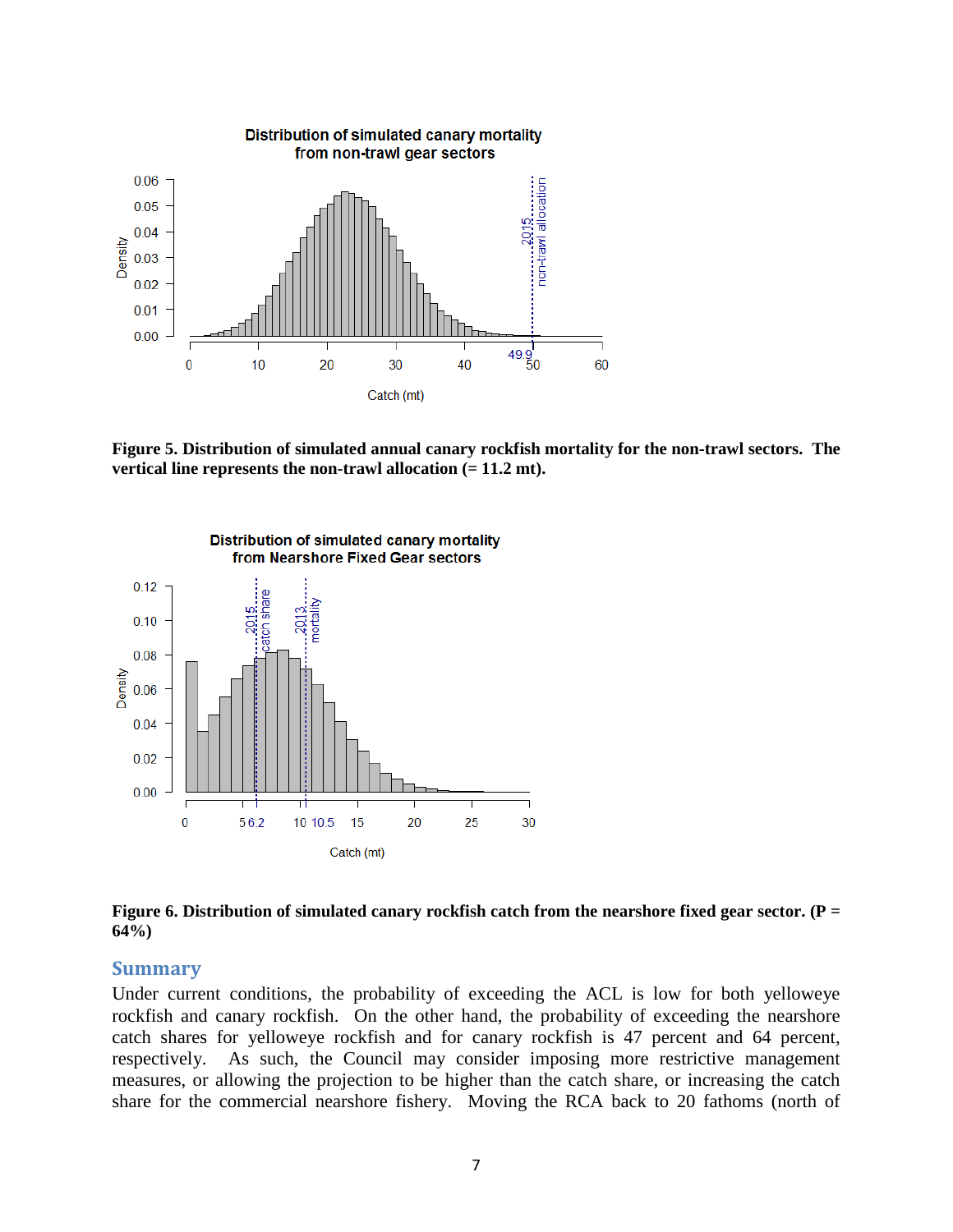40°10' N. latitude) was shown to reduce mortality of yelloweye rockfish by 0.3 mt and canary rockfish by 0.2 mt.

## **GMT Recommendations**

- **Consider the available options to address the probability of exceeding the commercial nearshore share for yelloweye rockfish (RCA change, increase catch share, or a combination of the two). See Figure 3 for probability distributions.**
- **Consider the available options to address the high probability of exceeding the commercial nearshore share for canary rockfish (RCA change, increase catch share, or a combination of the two). See Figure 6 for probability distributions.**

## **Overfished Species Scorecard Update**

The overfished species scorecard (Attachment 1) has been updated based on the 2015-2016 groundfish final regulations which published on March 10, 2015. Those updates include:

- Allocations or projected impacts (0.1-0.7 mt) for several sectors;
- Cowcod updated to show that the off the top deductions are subtracted from the 10 mt ACL, and that the harvest specification for the other sectors is a 4 mt annual catch target (ACT);
- The Oregon recreational fishery canary rockfish projected impacts have been updated to the values show in the FEIS, which reflect the 2015 regulations allowing a one fish subbag limit;
- The non-nearshore model was updated with new bycatch rates with the addition of one year of data for 2013. Projected impacts changed minimally for canary rockfish, darkblotched rockfish, and yelloweye rockfish; and
- The nearshore model was updated with the addition of 2013 and 2014 landings data and updated state landing limits. Estimated yelloweye impacts increased from 1.3 to 1.4 mt (nearshore catch share  $= 1.7$  mt) and canary impacts increased from 6.7 mt to 7.4 mt (nearshore catch share  $= 6.7$  mt).